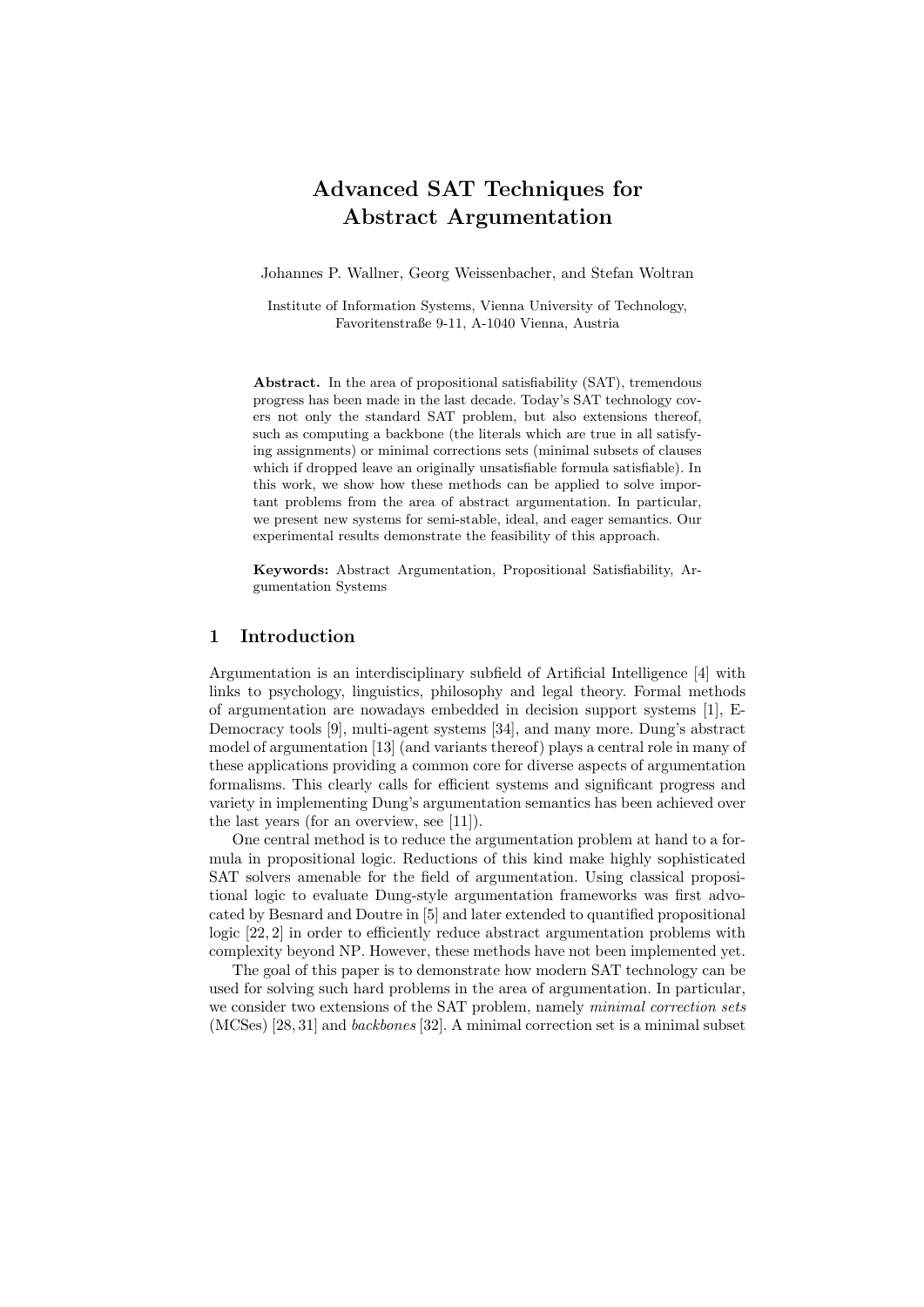of the clauses of an unsatisfiable SAT instance which, if dropped, results in a satisfiable formula. The backbone of a propositional formula  $\phi$  is the set of all literals that evaluate to true in all interpretations that satisfy  $\phi$ .

We demonstrate that these methods suit particular argumentation problems surprisingly well, simplifying the design of the actual procedures. The work which is closest to the methods we propose here is the CEGARTIX system [19], which relies on iterative calls of standard SAT-solvers. Our modular approach results in reduced engineering effort, allowing for rapid prototyping of abstract argumentation systems that immediately benefit from future improvements of SAT technology. Moreover, our results indicate that MCSes and backbones can be more broadly applied to reasoning problems in the AI domain since they directly treat typical features of such problems making the design of the reductions easier compared to reductions to standard (quantified) propositional logic.

Moreover, our experimental results are very promising and show that the proposed methods are competitive to the CEGARTIX system. We recall that experimental results in [19] show that CEGARTIX outperforms other reduction approaches like ASPARTIX [21], although the number of calls to the SAT engine is exponential (with respect to the instance size) in the worst case due to the high complexity of the problems. One reason for the good performance of CEGARTIX is that it performs certain semantic-specific optimizations between the SAT-calls while in monolithic reductions like the ASPARTIX approach, where the entire problem is reduced at once and given to a "black-box" solver, the domain specific short-cuts have to be identified by the underlying systems.

The structure of the paper and its main contribution are as follows: After reviewing abstract argumentation, we present SAT-based techniques to compute backbones and MCSes (Section 2.2). Section 3 contains our main results: we provide new proof procedures for semi-stable [8] and eager semantics [7] based on MCSes and backbones; and show how the ideal semantics [14] can be realized via a backbone. In Section 4 we present our experimental evaluation showing that for the ideal semantics we achieve a significant performance gain over existing systems, and that for semi-stable reasoning we outperform the CEGARTIX system.

Our new systems and test instances are freely available under the link www. dbai.tuwien.ac.at/research/project/argumentation/sat-based.

#### 2 Background

#### 2.1 Abstract Argumentation

In this section we introduce (abstract) argumentation frameworks [13] and recall the semantics we study in this paper.

**Definition 1.** An argumentation framework (AF) is a pair  $F = (A, R)$  where A is a set of arguments and  $R \subseteq A \times A$  is the attack relation. The pair  $(a, b) \in R$ means that a attacks b.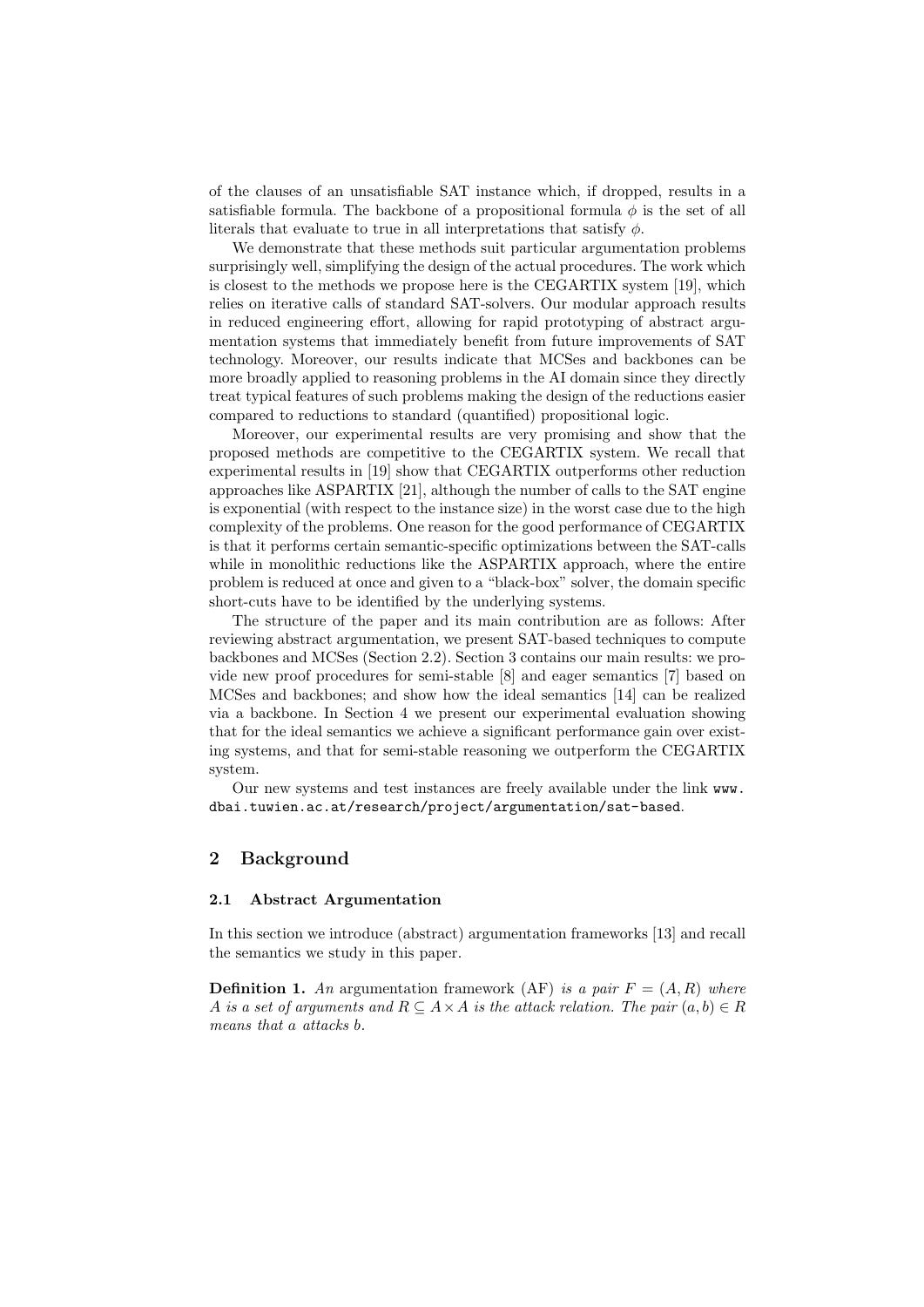

Fig. 1. Example argumentation framework

An argumentation framework can be represented as a directed graph, as shown in the following example.

Example 1. Let  $F = (A, R)$  be an AF with  $A = \{a, b, c, d, e\}$  and  $R = \{(a, b),$  $(b, a), (a, c), (b, c), (c, d), (e, e)$ . The corresponding graph representation is depicted in Fig. 1.

A semantics for argumentation frameworks is given via a function  $\sigma$  which assigns to each AF  $F = (A, R)$  a set  $\sigma(F) \subseteq 2^A$  of extensions. In this paper we focus on the semi-stable [8], eager [7] and ideal [14] semantics. These are based on the stable and preferred semantics [13] and a fundamental notion underlying all of these is the concept of an admissible set. Hence we consider for  $\sigma$  the functions adm, prf, stb, sem, ideal, and eager which stand for admissible, preferred, stable, semi-stable, ideal, and eager extensions, respectively. We will introduce these concepts in the following.

The basic concept for all the semantics considered in this paper is the admissible set. Admissibility has two requirements, namely conflict-freeness and defense of all arguments in the set.

**Definition 2.** Let  $F = (A, R)$  be an AF. A set  $S \subseteq A$  is conflict-free in F, if there are no  $a, b \in S$ , such that  $(a, b) \in R$ . We say that an argument  $a \in A$  is defended by a set  $S \subseteq A$  in F if, for each  $b \in A$  such that  $(b, a) \in R$ , there exists  $a \ c \in S \ such \ that \ (c, b) \in R.$ 

Admissible sets are then conflict-free sets of arguments, where each argument in the set is defended by the set.

**Definition 3.** Let  $F = (A, R)$  be an AF. A set  $S \subseteq A$  is admissible in F, if S is conflict-free in F; and each  $a \in S$  is defended by S in F.

Maximal admissible sets, w.r.t. subset-inclusion are called preferred extensions and accept as many arguments as possible, without violating admissibility.

**Definition 4.** Let  $F = (A, R)$  be an AF. An admissible set  $S \subseteq A$  is a preferred extension in F, if there is no admissible set  $S' \subseteq A$  such that  $S \subseteq S'$ .

A basic property of the preferred semantics is that admissible sets and hence preferred extensions always exist for any given framework. A popular semantics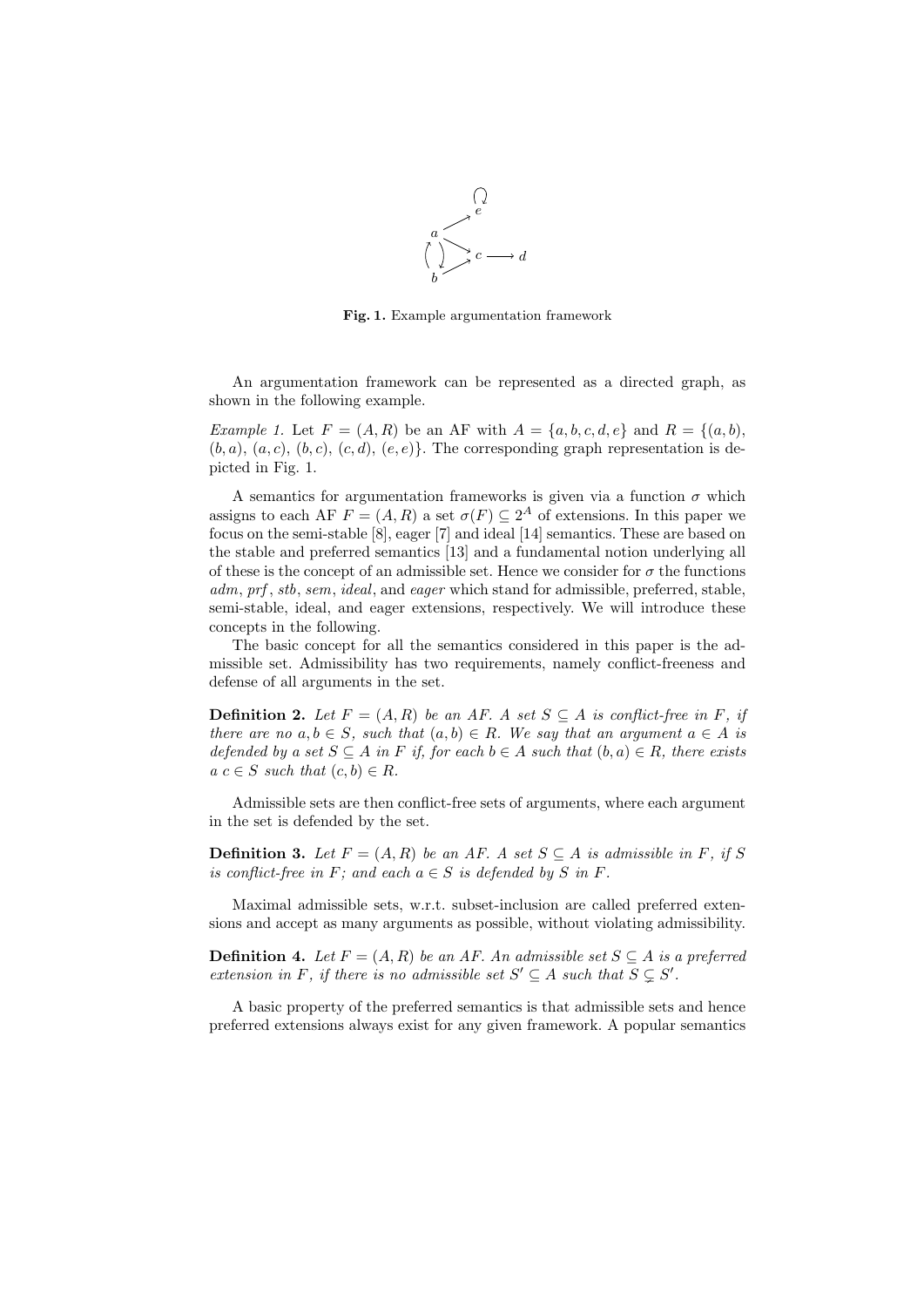for which this is not the case is the stable semantics. For the definition of the stable semantics and the closely related semi-stable semantics we make use of the concept of the range of a given set  $S$  of arguments, which is simply the set itself and everything it attacks, i.e. given an AF  $F = (A, R)$  and  $S \subseteq A$ , then the range of S, denoted by  $S_R^+$  is given by  $S_R^+ \stackrel{\text{def}}{=} S \cup \{a \mid (b, a) \in R, b \in S\}.$ 

**Definition 5.** Let  $F = (A, R)$  be an AF. A conflict-free set  $S \subseteq A$  in F is a stable extension in F, if  $S_R^+ = A$ . An admissible set E in F is a semi-stable extension in F if there does not exist a set T admissible in F, with  $E_R^+ \subset T_R^+$ .

A basic property of these two semantics is that if an AF has stable extensions, then the semi-stable and stable semantics coincide [8]. The intuition is that semi-stable extensions should be "close" to stable extensions, in case no stable extensions exist.

Example 2. Consider the AF from Example 1. Then we have the following admissible sets, respectively extensions:  $adm(F) = \{\emptyset, \{a\}, \{b\}, \{a, d\}, \{b, d\}\};$  $stb(F) = \{\{a,d\}\};\ prf(F) = \{\{a,d\},\{b,d\}\};\$ and  $sem(F) = \{\{a,d\}\}.$  Note that if we would add a single isolated self-attacking argument to F, i.e.  $F' = (A', R')$ with  $A' = A \cup \{f\}$  and  $R' = R \cup \{(f, f)\}\$ , then  $stb(F') = \emptyset$ , but the set of semi-stable extensions would remain the same, i.e.  $sem(F') = sem(F)$ .

Notice that all the semantics introduced until now in this paper may have multiple extensions. Reasoning tasks on AFs w.r.t. a semantics  $\sigma$ , apart from simple enumeration of all extensions, include the credulous and skeptical acceptance of arguments. An argument is credulously (skeptically) accepted for a semantics and an AF, if it is present in at least one extension (in all extensions) of the semantics.

**Definition 6.** Given an  $AF = (A, R)$ , a semantics  $\sigma$  and an argument  $a \in A$ then we define the following reasoning tasks. The decision problem  $\mathsf{Cred}_{\sigma}(a, F)$ answers yes if  $a \in \bigcup \sigma(F)$  and no otherwise. The decision problem  $\mathsf{Skept}_{\sigma}(a, F)$ answers yes if  $a \in \bigcap \sigma(F)$  and no otherwise. Let  $\text{AllCred}_{\sigma}(F) \stackrel{\text{def}}{=} \bigcup \sigma(F)$  and AllSkept $_{\sigma}(F) \stackrel{\text{def}}{=} \bigcap \sigma(F)$ .

Example 3. Applying the reasoning tasks to the AF in Example 1, we have for the preferred semantics the following credulously and skeptically accepted arguments: AllCred<sub>prf</sub>  $(F) = \{a, b, d\}$  and AllSkept<sub>prf</sub>  $(F) = \{d\}.$ 

The remaining two semantics we study in this paper are the ideal and eager semantics, which take a particular skeptical stance and are among the so-called unique-status semantics, i.e. always have a unique extension for any AF.

**Definition 7.** Let  $F = (A, R)$  be an AF. For an admissible set  $S \in adm(F)$ , it holds that

– S ∈ ideal(F), if S ⊆ AllSkept<sub>prf</sub>(F) and there is no T ∈ adm(F) with  $S \subset T \subseteq$  AllSkept<sub>prf</sub> $(F)$ ;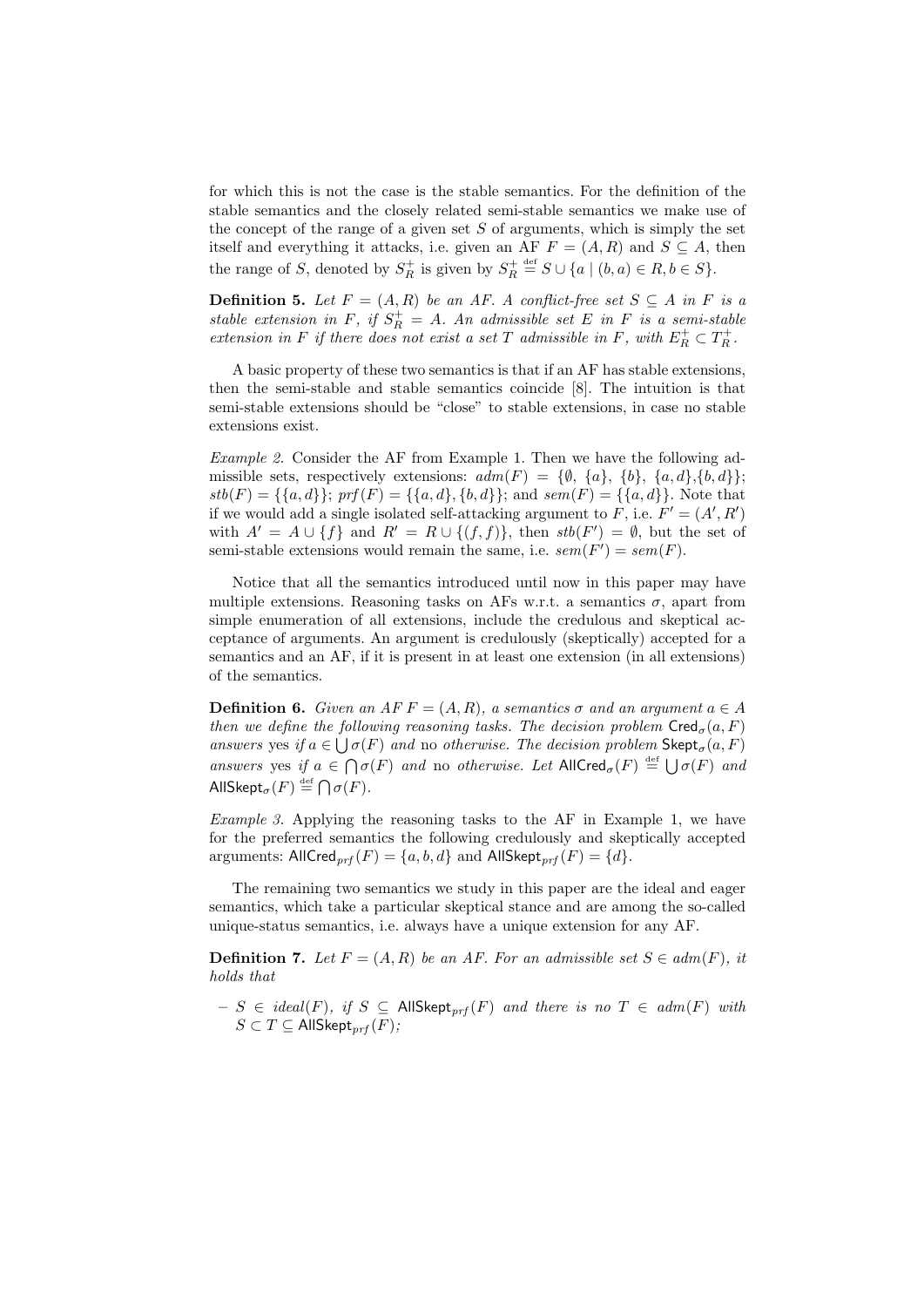Table 1. Computational complexity of reasoning in AFs.

| $\sigma$ stb adm prf sem ideal eager                                                                       |  |  |  |
|------------------------------------------------------------------------------------------------------------|--|--|--|
| Cred <sub><math>\sigma</math></sub> NP-c NP-c NP-c $\Sigma_2^P$ -c in $\Theta_2^P$ $\Pi_2^P$ -c            |  |  |  |
| Skept <sub><math>\sigma</math></sub> coNP-c trivial $\Pi_2^P$ -c $\Pi_2^P$ -c in $\Theta_2^P$ $\Pi_2^P$ -c |  |  |  |

– S ∈ eager(F), if S ⊆ AllSkept<sub>sem</sub>(F) and there is no T ∈ adm(F) with  $S \subset T \subseteq$  AllSkept<sub>sem</sub> $(F)$ .

That is, the ideal and eager extensions are the maximal-admissible sets w.r.t. subset-inclusion, composed only of arguments skeptically accepted under preferred, respectively semi-stable semantics.

Example 4. Continuing the Example 2, based on the AF in Example 1, then  $ideal(F) = {\emptyset};$  and  $eager(F) = {\{a,d\}}.$  Note that although AllSkept<sub>prf</sub>  $(F)$  =  $\{d\}$ , the set  $\{d\}$  is not admissible in F.

Given the set of skeptically accepted arguments w.r.t. preferred or semi-stable semantics to compute the unique subset-maximal admissible set composed only of the arguments skeptically accepted, we can make use of the following function, which we call restricted characteristic function [15].

**Definition 8.** Let  $F = (A, R)$  be an AF. Then  $\hat{\mathcal{F}}_F : 2^A \rightarrow 2^A$  is the restricted characteristic function of F and is defined by  $\hat{\mathcal{F}}_F(S) \stackrel{\text{def}}{=} \{a \in S \mid$ a is defended by  $S$ .

This function iteratively removes arguments from S, which are not defended by S in F. Applying the function at most |A| times for an AF  $F = (A, R)$ yields the maximal admissible set  $U \subseteq S$ , w.r.t. subset-inclusion. Note that this function is not to be confused with the characteristic function, which one can use for defining semantics of AFs.

The computational complexity of all the semantics considered in this paper is high and in many cases "beyond" NP. The complexity of semi-stable has been investigated in [20], eager in [16] and ideal in [15]. See Table 1 for details. We briefly recall the complexity classes here. The class  $\Sigma_2^P$  contains decision problems that can be decided in polynomial time using a nondeterministic Turing machine with access to an NP-oracle, i.e. it can solve a problem in NP in one step. The class  $\Pi_2^P$  is defined as the complementary class of  $\Sigma_2^P$ . The class  $\Theta_2^P$ contains decision problems that can be solved by a deterministic polynomial time algorithm which is allowed to make  $O(n)$  non-adaptive calls to the NP-oracle.

#### 2.2 Boolean Satisfiability

This section provides an overview of the propositional SAT problem, satisfiability solvers, and extensions of the SAT problem – in particular *minimal correction* sets [28, 31] and backbones [32] – and iterative SAT-based algorithms for these problems. For an introduction we refer the reader to the tutorial paper [29].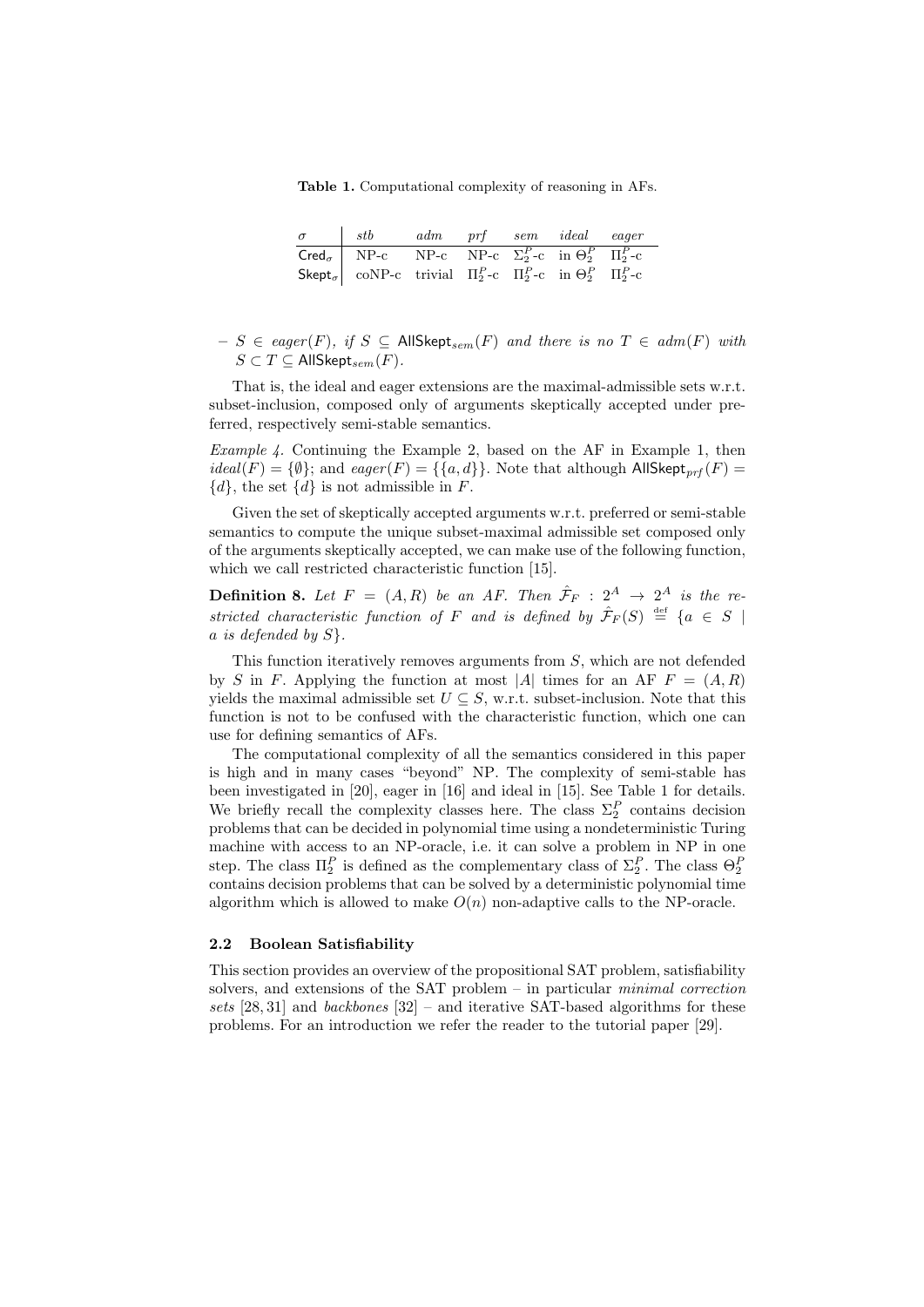**Algorithm 1** Iterative Probing (computes the backbone of  $\phi$ ) **Require:**  $\phi$  is satisfiable Ensure: returns  $\{\ell \mid \ell \in \{a, \neg a \mid a \in A\} \wedge \forall I \cdot I \models \phi \wedge \ell \vee I \models \neg \phi\}$ 1:  $S = \emptyset$ 2: let  $I : A \to \mathbb{B}$  be such that  $I \models \phi$   $\qquad \qquad \qquad \triangleright I$  may be partial 3: for all  $\ell \in \{a, \neg a \mid a \in A\}$  with  $I \models \ell$  do 4: if  $\phi \wedge \neg \ell$  is unsatisfiable then 5:  $S = S \cup \{ \ell \}; \phi = \phi \cup \{ \ell \}$ 6: else let *J* be such that  $J \models \phi \land \neg \ell$  in 7:  $I = \{a \mapsto v \mid a \in A, v \in \mathbb{B}, I(a) = v \wedge J(a) = v\}$ 8: end if 9: end for 10: return S

Propositional Logic. We work in the standard setting of propositional logic over a set  $A \stackrel{\text{def}}{=} \{a, b, c, \ldots\}$  of propositional atoms, and the standard logical connectives ∧, ∨, and ¬ (denoting conjunction, disjunction, and negation, respectively). A literal  $\ell$  is an atom  $a \in A$  or its negation  $\neg a$ . A clause C is a set of literals representing the disjunction  $\bigvee_{\ell \in C} \ell$ . A propositional formula in Conjunctive Normal Form (CNF) is a conjunction of clauses, also represented as a set of clauses. An interpretation  $I: A \to \mathbb{B}$  maps atoms to boolean values  $\mathsf{T}, \mathsf{F} \in \mathbb{B}$ . An interpretation I satisfies a formula  $\phi$  (denoted by  $I \models \phi$ ) if  $\phi$  evaluates to T under the (potentially partial) assignment determined by I. A formula  $\phi$  is satisfiable if there exists an interpretation I such that  $I \models \phi$ , and unsatisfiable otherwise.

SAT Solvers. A satisfiability solver is a decision procedure which determines whether a given formula  $\phi$  (in CNF) is satisfiable or not. Contemporary SAT solvers are capable of solving instances with hundreds of thousands of literals and clauses. SAT solvers largely owe their success to efficient search heuristics (e.g., [30]) and conflict-driven back-tracking [33]. The latter technique avoids the repeated exploration of similar portions of the search space by augmenting the original instance  $\phi$  with conflict clauses C derived from  $\phi$  (i.e.,  $\models \neg \phi \vee C$ ).

Modern SAT solvers operate in an iterative manner: conflict clauses derived from a previous instance  $\phi$  can be retained in a subsequent run of the solver on a formula  $\psi$  if  $\phi \subset \psi$ . In addition, the back-tracking capabilities of SAT solvers make it possible to fix a tentative assignment (or assumption, respectively) for a subset S of A in form of a conjunction of literals over S. Assumptions can be discarded in subsequent calls. This capability to perform iterative calls is crucial to the performance of the SAT-based algorithms presented below.

Backbones. The backbone of a satisfiable propositional formula  $\phi$  comprises the literals over A that are true in every interpretation I satisfying  $\phi$ . To compute the backbone of a formula  $\phi$  (with  $I \models \phi$ ), the currently most efficient algorithms (according to [37, 32]) iteratively "probe" each atom  $a \in A$  by subsequently checking the satisfiability of  $\phi \wedge \ell$  (with  $\ell \stackrel{\text{def}}{=} \neg a$  if  $I(a) = \top$ , and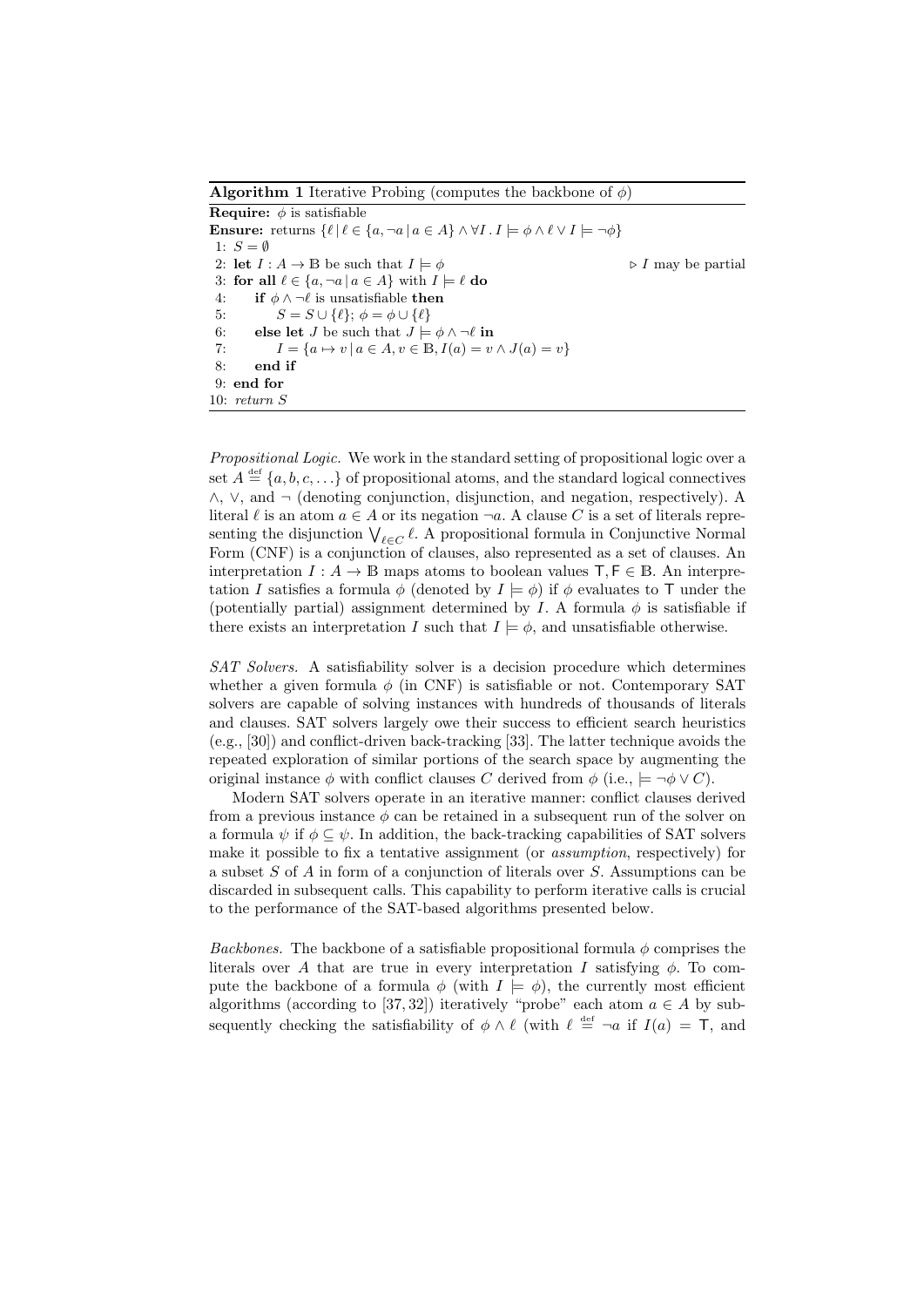Algorithm 2 Minimal Correction Sets

**Require:**  $\phi \stackrel{\text{def}}{=} \bigcup_i \{C_i\}$  is unsatisfiable Ensure: returns set M of all minimal correction sets for  $\phi$ 1:  $\psi = \bigcup_i \{(a_i \vee C_i)\}\$ , with  $L \stackrel{\text{def}}{=} \bigcup_i \{a_i\}$  a set of fresh atoms 2:  $k = 1$ 3:  $\mathcal{M} = \emptyset$ 4: while  $\psi$  is satisfiable do 5:  $\psi_k = \psi \wedge AtMost(k, L)$ 6: while  $\psi_k$  is satisfiable do 7: **let** I be such that  $I \models \psi_k$ <br>8:  $M = M \cup \{ \{ C_i \mid a_i \in L \} \wedge$  $M = M \cup \{\{C_i | a_i \in L \land I(a_i) = \mathsf{T}\}\}\$ 9: let D be  $\{\neg a_i \mid a_i \in L \wedge I(a_i) = \mathsf{T}\}\$ 10:  $\psi_k = \psi_k \wedge D$ 11:  $\psi = \psi \wedge D$ 12: end while 13:  $k = k + 1$ 14: end while 15: return M

 $\ell \stackrel{\text{def}}{=} a$  otherwise). Algorithm 1 illustrates the basic structure of such an implementation. Practical implementations incorporate techniques such as excluding variables with opposing values in subsequent satisfying assignments (line 7 of Algorithm 1), clause reuse, and variable filtering [37, 32].

Minimal Correction Sets. Given an unsatisfiable formula  $\phi$ , a minimal correction set is a minimal subset  $\psi \subseteq \phi$  such that  $\phi \setminus \psi$  is satisfiable. The constraints  $\chi \subseteq \phi$ are hard if we require that  $\psi \cap \chi = \emptyset$  (conversely, the clauses  $\phi \setminus \chi$  are soft).

Numerous techniques to compute MCSes exist (e.g., [28, 36, 24, 35]), and the field is still advancing: the algorithm presented in the upcoming publication [31], for instance, partitions  $\phi$  into one satisfied and r unsatisfied subsets (S and  $U_1, \ldots, U_r$  and computes MCSes by heuristically moving clauses from  $U_i$  to S.

Our implementation for semi-stable and eager semantics (see Sections 3 and 4) does not inherently depend on the implementation details of the MCS algorithm. Algorithm 2 shows a simplified version of the algorithm in [28] that underlies our implementation. Each (soft) clause  $C$  is augmented up front with *relaxation literal a* that does not occur anywhere else in  $\phi$  (line 1). (A common optimization is to instrument only clauses contained in an unsatisfiable subset of  $\phi$ .) The effect of dropping C can now be simulated by choosing an interpretation which maps a to T. Given a set  $L \subset A$  of relaxation literals, a cardinality constraint  $AtMost(k, L) \stackrel{\text{def}}{=} |\{a \in L \mid I(a) = \mathsf{T}\}| \leq k$  (encoded as a propositional formula [12, 3]) limits the number of clauses that can be dropped. Algorithm 2 derives all MCSes by *systematically* enumerating assignments of relaxation literals for increasingly larger values of  $k$  (cf. the outer loop starting in line 4). The inner loop (line  $6$ ) enumerates all MCSes of size k by incrementally *blocking* MCSes represented by a conjunction of relaxation literals  $\neg D$ .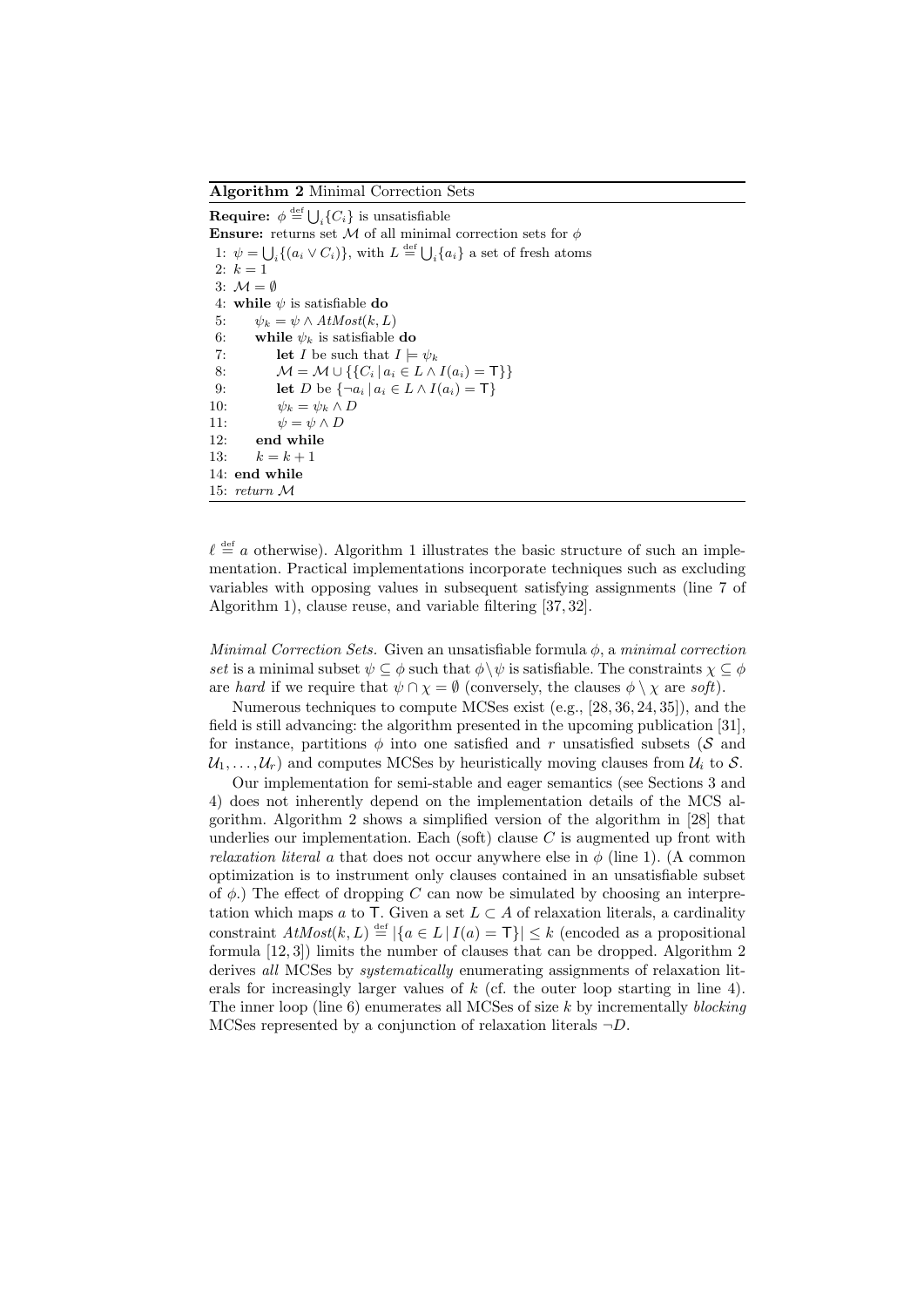

Fig. 2. Basic workflow for the algorithms based on iterative SAT procedures.

# 3 Algorithms

In this section we will present algorithms to solve reasoning problems associated with three kinds of complex semantics on AFs, namely the semi-stable, eager and ideal semantics. The basic idea is to utilize state-of-the-art SAT solvers. Due to the high complexity it is unlikely that we can in general compactly answer the reasoning tasks within one propositional encoding and one invocation of a SAT solver. To tackle this problem we look at multiple calls to the SAT solver, in particular iterative calls.

The basic workflow of our algorithms is depicted in Fig. 2. We first translate the given AF to boolean constraints, i.e. into sets of boolean clauses. The main procedure now formulates queries to the SAT solver and iteratively adapts the calls depending on already computed calls. After the main procedure is finished we apply post-processing if needed.

On a more abstract level, we apply the MCS algorithm to solve reasoning tasks under the semi-stable semantics, in particular  $\mathsf{AllSkept}_{sem}$ , and the backbone algorithm to solve  $AllCred_{adm}$ . Both approaches are based on iterative calls to a SAT solver.

The eager semantics is based on the semi-stable semantics and, given the skeptically accepted arguments under the semi-stable semantics from the MCS algorithm, one can compute the unique eager extension in polynomial time by means of a post-processing step. The algorithm behind the ideal semantics is more complicated and is taken from [16]. The difficult part of this algorithm from a computational point of view is to compute  $\text{AllCred}_{adm}$ ; the remainder can be done by a similar post-processing technique as for eager.

In the following we will show how this works in detail. In Section 3.1 we show how to use MCSes (Algorithm 2) to compute the semi-stable and eager extensions, and in Section 3.2 we show how to utilize backbones (Algorithm 1) to compute the ideal extensions of a given framework. In both cases we build on existing reductions to SAT [5] for the admissible and stable semantics.

We will first recall the propositional formula representing admissible sets of a given AF from [5], in form of sets of disjunctions of atoms, i.e. in CNF. The basic idea is that every atom represents an argument. By slightly abusing our notation we use the set of arguments for a given AF and the set of propositional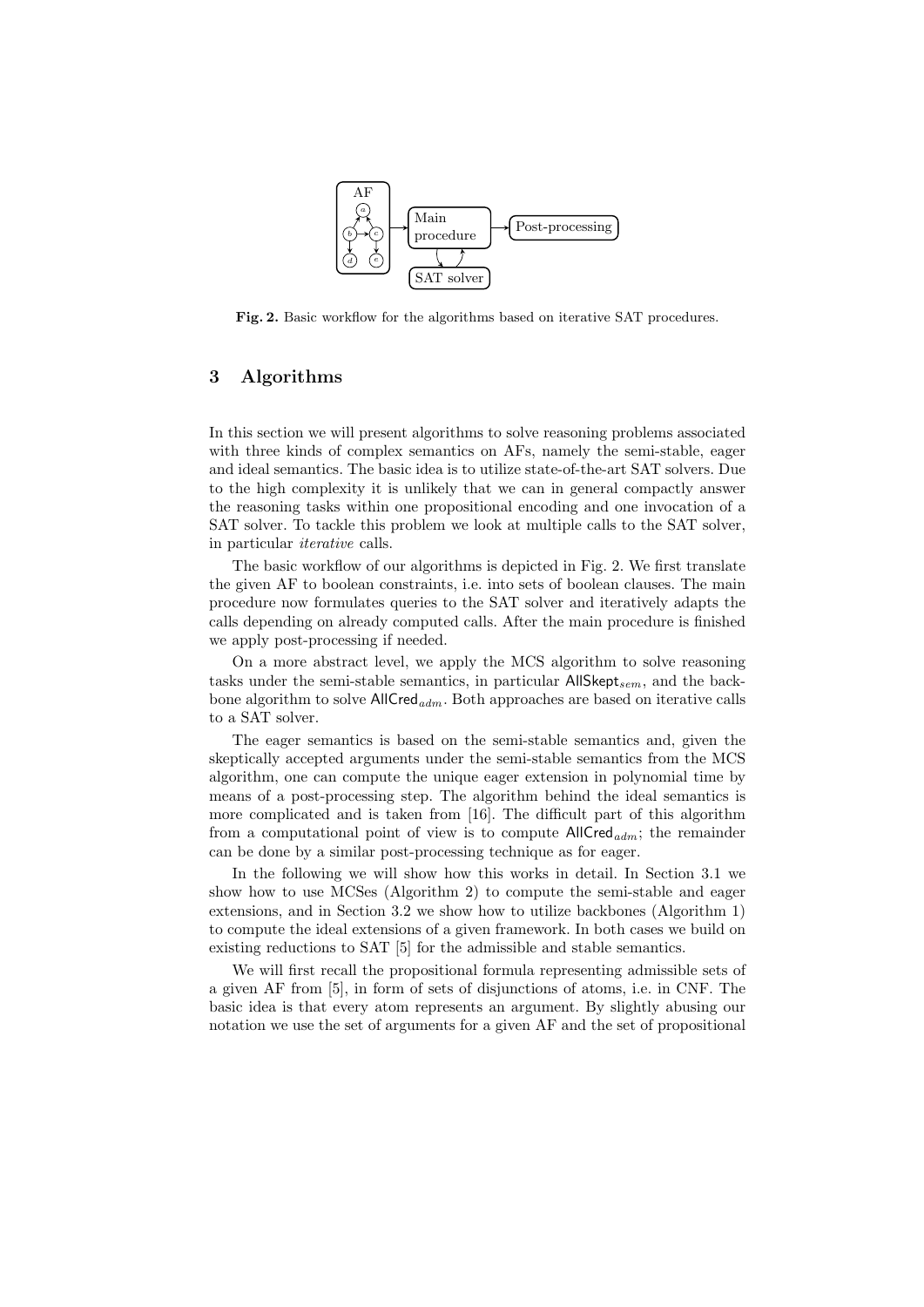atoms of the constructed formula interchangeably.

$$
adm_{A,R} \stackrel{\text{def}}{=} \bigcup_{(a,b)\in R} \{ (\neg a \lor \neg b) \} \cup \bigcup_{(b,c)\in R} \{ (\neg c \lor \bigvee_{(a,b)\in R} a) \} \tag{1}
$$

The first part of the formula (1) encodes the conflict-free property and the second part the defense of arguments. Now using the result from [5] we have for any AF  $F = (A, R)$  that  $adm(F) = \{S \mid I \models adm_{A,R}, S = \{a \mid I(a) = \mathsf{T}\}\}\)$ , i.e. the interpretations satisfying  $adm_{A,R}$ , projected to the atoms mapped to true, directly correspond to the admissible sets of F.

#### 3.1 MCS Algorithm for Semi-stable and Eager Semantics

Computing semi-stable extensions inherently requires to compute admissible sets, which are subset-maximal w.r.t. the range. The MCS algorithm computes subset-minimal sets of clauses of a formula in CNF, which if removed result in a satisfiable formula. The idea to exploit the MCS algorithm for the semi-stable semantics is to encode the range as satisfied clauses of a propositional formula for a given interpretation and additionally requiring that the result is admissible.

For this to work we slightly adapt the formulas from [5] for the stable semantics. Given an AF  $F = (A, R)$  we define the following formulas.

$$
in\_range_{a,R} \stackrel{\text{def}}{=} (a \vee \bigvee_{(b,a)\in R} b)
$$
 (2)

$$
all\_in\_range_{A,R} \stackrel{\text{def}}{=} \bigcup_{a \in A} \{ in\_range_{a,R} \}
$$
 (3)

The formula  $in\_range_{a,R}$  indicates whether the argument a is in the range w.r.t. the atoms set to true in an interpretation. In other words, for an AF  $F = (A, R)$  and  $a \in A$  we have,  $I \models in\_range_{a,R}$  iff  $a \in S_R^+$  for  $S = \{b \mid R\}$  $I(b) = T$ . The formula all in range<sub>A,R</sub> is satisfied if all arguments are in the range. Taking the formulas  $adm_{A,R}$  and  $all\_in\_range_{A,R}$  together conjunctively, denoted by  $stb_{A,R}$ , results in a formula equivalent to the stable formula in [5].

$$
stb_{A,R} \stackrel{\text{def}}{=} adm_{A,R} \cup all\_in\_range_{A,R} \tag{4}
$$

An interpretation I which satisfies  $adm_{A,R}$  for a given AF  $F = (A, R)$  and a subset-maximal set of clauses of all in range<sub>AR</sub> corresponds to a semi-stable extension of F. Consequently, we can derive semi-stable extensions from the correction sets computed with the MCS algorithm, as long as no clause from  $adm_{A,R}$  is dropped. That is, we consider the clauses of the formula  $adm_{A,R}$  as hard constraints and the clauses in all in range  $_{A,R}$  as soft constraints. Note also, since any AF  $F = (A, R)$  has at least one admissible set, we know that  $adm_{A,R}$  is always satisfiable. If  $stb_{A,R}$  is satisfiable, meaning that F has stable extensions, then immediately this computation yields the stable extensions, which are equal to the semi-stable extensions.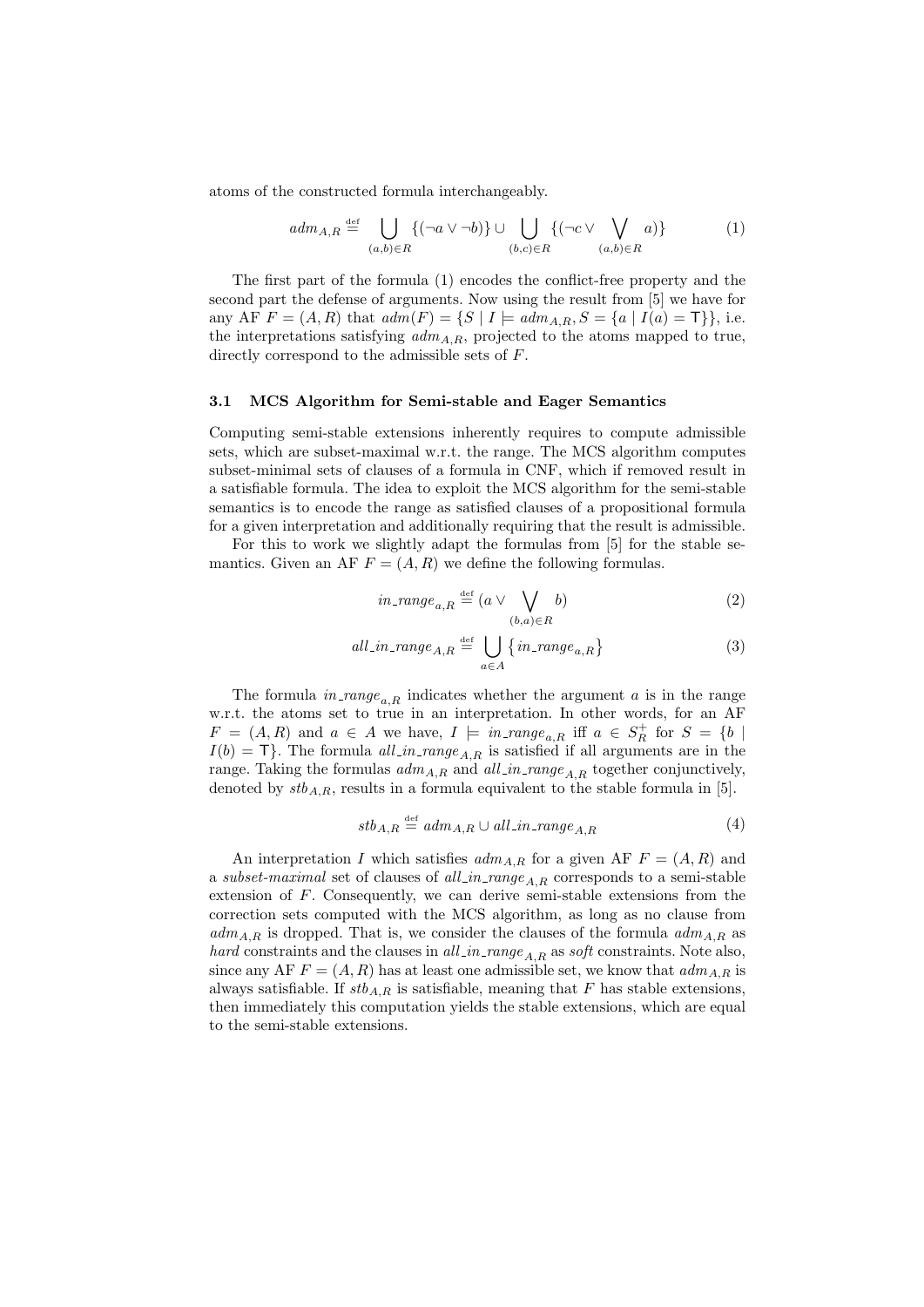The following proposition shows this result more formally. For a given propositional formula  $\phi$  in CNF and an interpretation I, we define  $\phi^I$  to be the set of clauses in  $\phi$ , which are satisfied by *I*, i.e.  $\phi^I \stackrel{\text{def}}{=} \{C \in \phi \mid I \models C\}.$ 

**Proposition 1.** Let  $F = (A, R)$  be an AF and  $\mathcal{I}_{sem} = \{S \mid I \models adm_{A,R}, S =$  $\{a \mid I(a) = \mathsf{T}\},\, \nexists I' : I' \models \textit{adm}_{A,R} \textit{ s.t. all\_in\_range}_{A,R}^{I} \subset \textit{all\_in\_range}_{A,R}^{I'}\}.$ Then  $sem(F) = \mathcal{I}_{sem}$ .

*Proof.* Let  $F = (A, R)$  be an AF. Assume  $E \in sem(F)$ , then define the following interpretation I with  $I(a) = \mathsf{T}$  iff  $a \in E$ . Then  $I \models adm_{A,B}$ , since E is admissible by definition and due to [5] we know that I satisfies  $adm_{A,R}$ . Suppose now there exists an interpretation  $I'$  such that  $I' \models adm_{A,R}$  and  $all\_in\_range_{A,R}^I \subset$ all in range  $I'_{A,R}$ . But then E would not be maximal w.r.t. the range and hence no semi-stable extension of F.

Assume  $E \in \mathcal{I}_{sem}$ , which implies  $E \in adm(F)$  and as above let I be an interpretation with  $I(a) = \mathsf{T}$  iff  $a \in E$ . Suppose there exists a set  $S \in adm(F)$ with  $E_R^+ \subset S_R^+$ . Then all in range  $_{A,R}^I \subset all\_in\_range_{A,R}^{I'}$  for an interpretation  $I'$ defined as  $I'(a) = \mathsf{T}$  iff  $a \in S$ , which is a contradiction.

The MCS algorithm can now be straightforwardly applied for the reasoning tasks for the semi-stable semantics we study in this paper, that is the algorithm can be easily adapted to yield an enumeration of all semi-stable extensions, answer credulous or skeptical queries or enumerate all arguments skeptically accepted. Since we need the set of skeptically accepted arguments for computation of the eager extension, we will present this variant in Algorithm 3.

### $\overline{\text{Algorithm 3 MCS-AllSkept}_{sem}}$

**Require:** AF  $F \stackrel{\text{def}}{=} (A, R)$ **Ensure:** returns AllSkept<sub>sem</sub> $(F)$ 1:  $\phi = \{a_i \vee C_i \mid C_i \in all\_image_{A,R}\}$  with  $L \stackrel{\text{def}}{=} \bigcup_i \{a_i\}$  a set of fresh atoms 2:  $\psi = adm_{A,R} \cup \phi$ 3:  $k = 0$ 4:  $X = A$ 5: while  $\psi$  is satisfiable and  $k \leq |A|$  do 6:  $\psi_k = \psi \cup AtMost(k, L)$ 7:  $X = X \cap Probing(\psi_k)$ 8: while  $\psi_k$  is satisfiable do 9: **let** I be such that  $I \models \psi_k$ 10: **let** D be  $\{\neg a_i \mid a_i \in L \land I(a_i) = \mathsf{T}\}\$ 11:  $\psi_k = \psi_k \wedge D$ 12:  $\psi = \psi \wedge D$ 13: end while 14:  $k = k + 1$ 15: end while 16: return X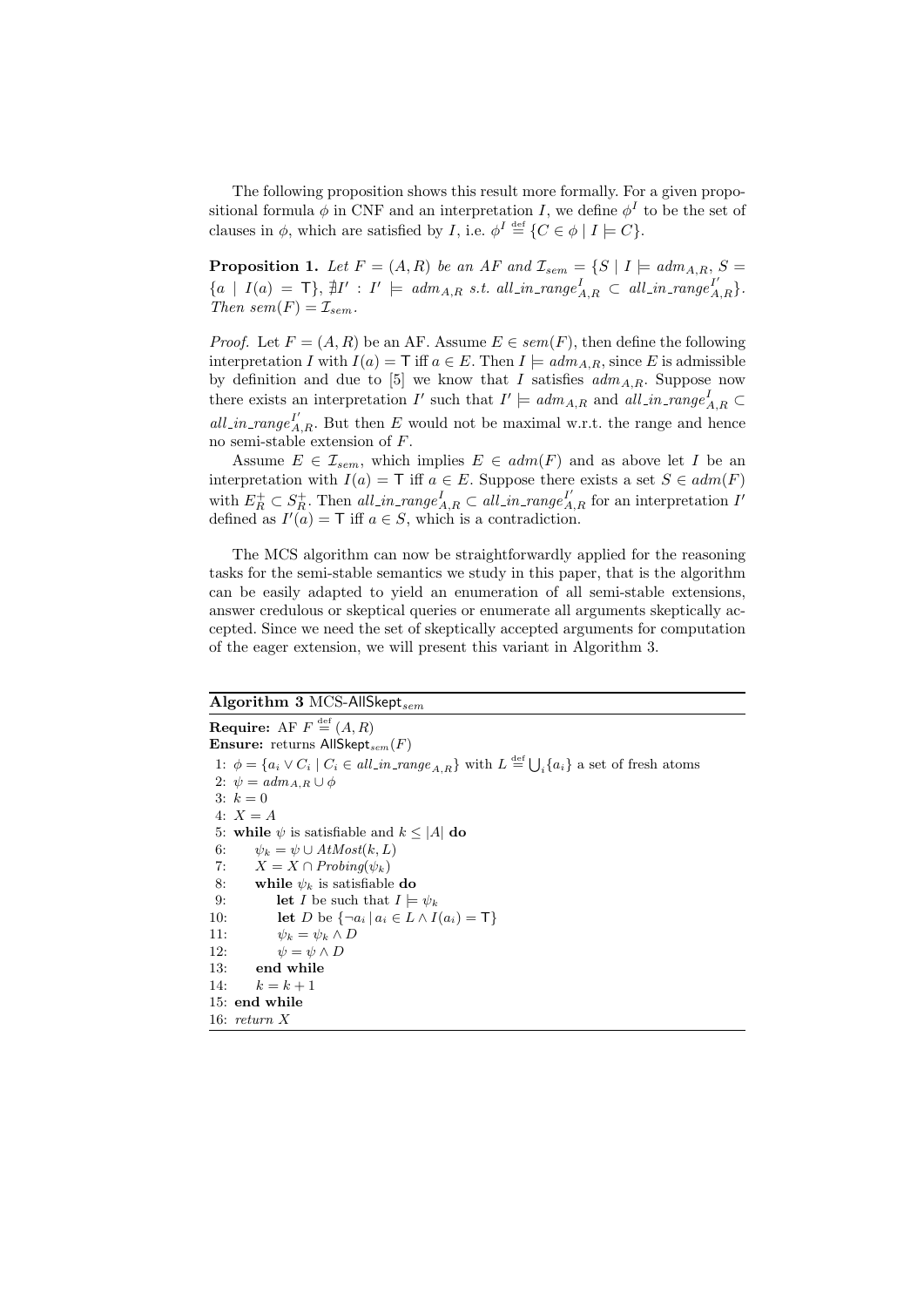Algorithm 3 computes the set  $\mathsf{AllSkept}_{sem}(F)$  for a given AF  $F = (A, R)$ . The formula  $\psi$  consists of the clauses for admissibility and the instrumented clauses of all in range<sub>A</sub>, i.e. these clauses may be dropped during the running time. The idea is that if  $I \models \psi_k$ , then  $E = \{a \mid I(a) = \mathsf{T}\}\$ is an admissible set in F and  $|E_R^+| = |A| - k$ , since we allow to drop k clauses of all in range  $_{A,R}$  and block previously computed MCSes. This means that  $E$  is a semi-stable extension of F, since there is no assignment  $I'$  which satisfies  $adm_{A,R}$  and a superset of all in range<sup>I</sup><sub>A,R</sub>. We need to slightly modify Algorithm 2 to incorporate our reasoning task. We utilize the backbone algorithm in line  $7$  to compute in  $X$ the set of skeptically accepted arguments. Since all satisfying interpretations of  $\psi_k$  are semi-stable extensions we compute the set of atoms set to true in all such interpretations by applying Algorithm 1. There exists alternatives and optimizations to compute MCSes and Algorithm 3 can be adapted to work with these as long as all satisfying assignments can be computed w.r.t. the formula reduced by each of its MCSes separately.

Using the Algorithm 3 for solving the  $AllSkept_{sem}$  problem, we can use its output to calculate the unique eager extension, since we just have to compute the subset-maximal admissible set within AllSkept<sub>sem</sub>  $(F)$  for an AF F. For this we apply the restricted characteristic function a number of times bounded by the number of arguments in the framework, i.e.  $\hat{\mathcal{F}}_F^{|A|}$  $\mathcal{F}_F^{|\mathcal{A}|}(\mathsf{AllSkept}_{sem}(F))$  results in the eager extension of F.

#### 3.2 Backbone Algorithm for Ideal Semantics

For the ideal semantics we make use of a method proposed in [16], which we recall in Algorithm 4. The important point for our instantiation of this algorithm is that we essentially need to compute  $AllCred_{adm}$  and afterwards again, as before for the eager semantics, a post-processing with the function  $\hat{\mathcal{F}}_F$ . We define for an AF  $F = (A, R)$  the auxiliary notion of adjacent arguments of an argument:  $adj(a) \stackrel{\text{def}}{=} \{x \mid (x, a) \in R \text{ or } (a, x) \in R\}.$  Additionally we define the restriction of an attack relation for a set S by  $R_{|S} \stackrel{\text{def}}{=} \{(a, b) \in R \mid a \in S \text{ and } b \in S\}.$ 

Briefly put, Algorithm 4 computes first the credulously accepted arguments w.r.t. admissible sets and then a set  $X$ , which consists of all of the credulously accepted arguments, except those, which have an adjacent argument also credulously accepted. This set acts as a kind of approximation of the skeptically

| <b>Algorithm 4 Ideal-Extension [16]</b>                |
|--------------------------------------------------------|
| <b>Require:</b> AF $F \stackrel{\text{def}}{=} (A, R)$ |
| <b>Ensure:</b> returns <i>ideal</i> ( $F$ )            |
| 1: $Cred = AllCred_{adm}(F)$                           |
| 2: $Out = A \setminus Cred$                            |
| 3: $X = \{x \in Cred \mid adj(x) \subseteq Out\}$      |
| 4: $F' = (X \cup Out, R_{ (X \cup Out)})$              |
| 5: return $\hat{\mathcal{F}}_{F'}^{ A }(X)$            |
|                                                        |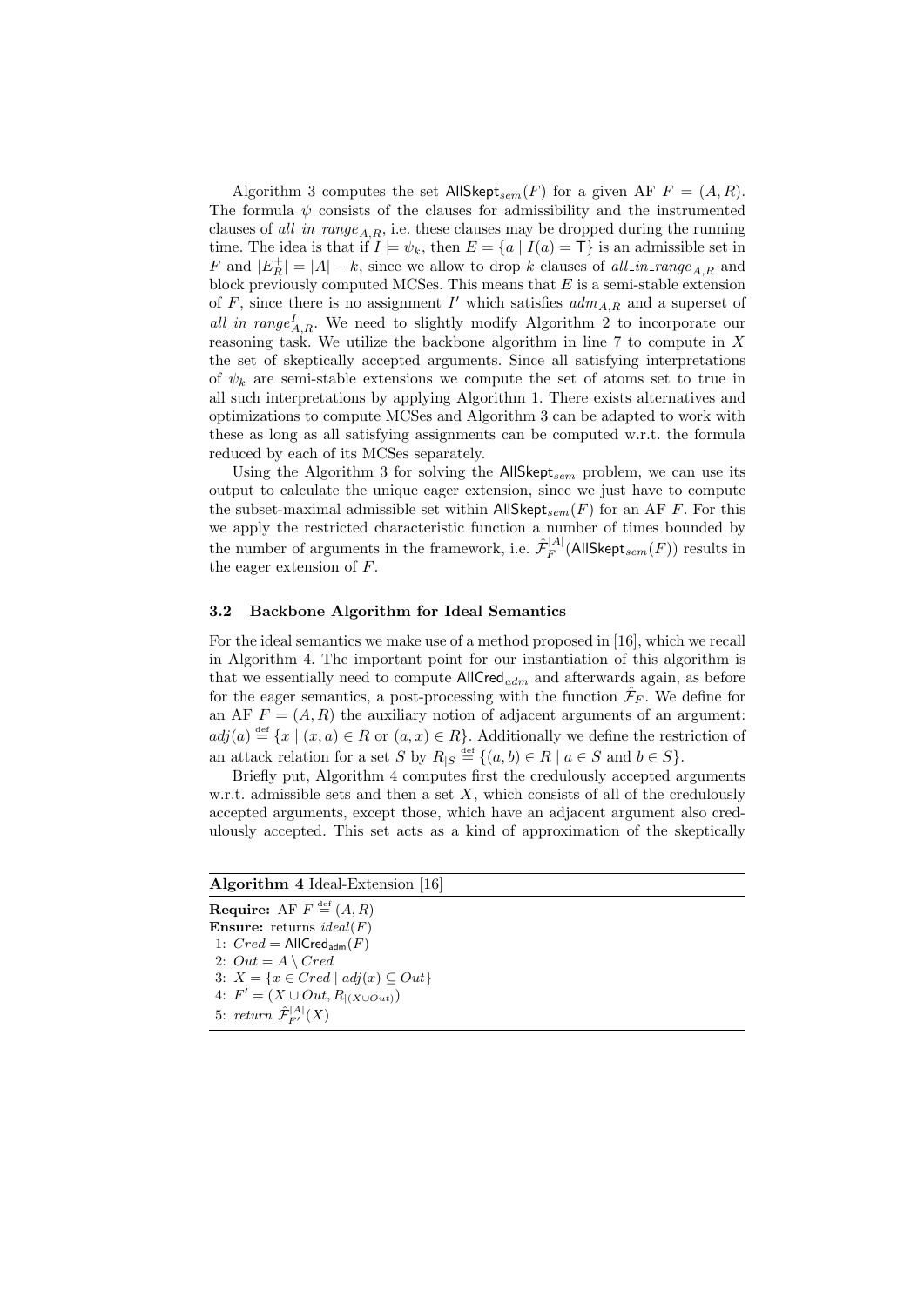accepted arguments w.r.t. the preferred semantics. Constructing then the new framework  $F'$  and computing the restricted characteristic function at most  $|A|$ times in this new framework for  $X$ , suffices for computing the ideal extension.

Now it is straightforward to instantiate this with the help of a backbone algorithm. Given an AF  $F = (A, R)$ , we first simply compute the backbone of  $adm_{A,R}$ . Let S be the output of Algorithm 1 on this formula, then  $O = \{a \mid$  $\neg a \in S$  be the set of variables set to false in every satisfying interpretation of  $adm_{A,R}$ . Since we know that this formula is satisfiable, this means that  $(A\setminus O)$  = AllCred<sub>adm</sub>(F). The rest of Algorithm 4 can be achieved with post-processing.

#### 4 Experimental Evaluation

In this section we will present our concrete implementation of the presented algorithms and an experimental evaluation.

In our implementations the overall workflow from Fig. 2 is handled by Unix shell scripts and for the main procedures we utilize already implemented MCS and backbone solvers. For all our implementations we adopt the input language from the ASPARTIX system [21], a system capable of solving many problems on AFs, based on the answer-set programming (ASP) paradigm. The first step of the workflow, the translation of this language to a boolean formula, is handled by a parser implemented in C++.

Our instantiation of the presented algorithm for semi-stable semantics covers the reasoning tasks of enumerating all extensions, credulous and skeptical reasoning, as well as computing the set of all skeptically accepted arguments for a given AF. For the main procedure we utilize the Camus solver [28] in version 1.0.5, which we slightly modified to handle our reasoning tasks. The distinction between hard and soft constraints is implemented in Camus by the possibility to supply additional clauses for the relaxation literals. Based on this we implemented the necessary post-processing for computing the eager extension with an ASP call using the clingo ASP solver [26], version 3.0.4. Note that the postprocessing step is inherently computable in polynomial time, the ASP solver for this step was used for its declarative and easy-to-use nature. The implementation for the ideal semantics to compute its unique extensions is based on the backbone solver JediSAT [37], version 0.2 beta. The post-processing step is again handled by an ASP call.

To show the feasibility of our approach, we conducted preliminary experiments for checking the performance of the presented algorithms. All tests were executed under OpenSUSE with Intel Xeon processors (2.33 GHz) and 49 GB memory. We note that this high amount of memory is not actually used by our algorithms, we set a hard limit of 4 GB memory usage on all runs, which was never reached.

Regarding test instances for our experiments, we note that, as identified in [17], there is still need for benchmark libraries for AFs. Without such standard libraries artificially generated AFs are the main source of test instances. Therefore, we follow the line of [19] for benchmarking and used randomly gen-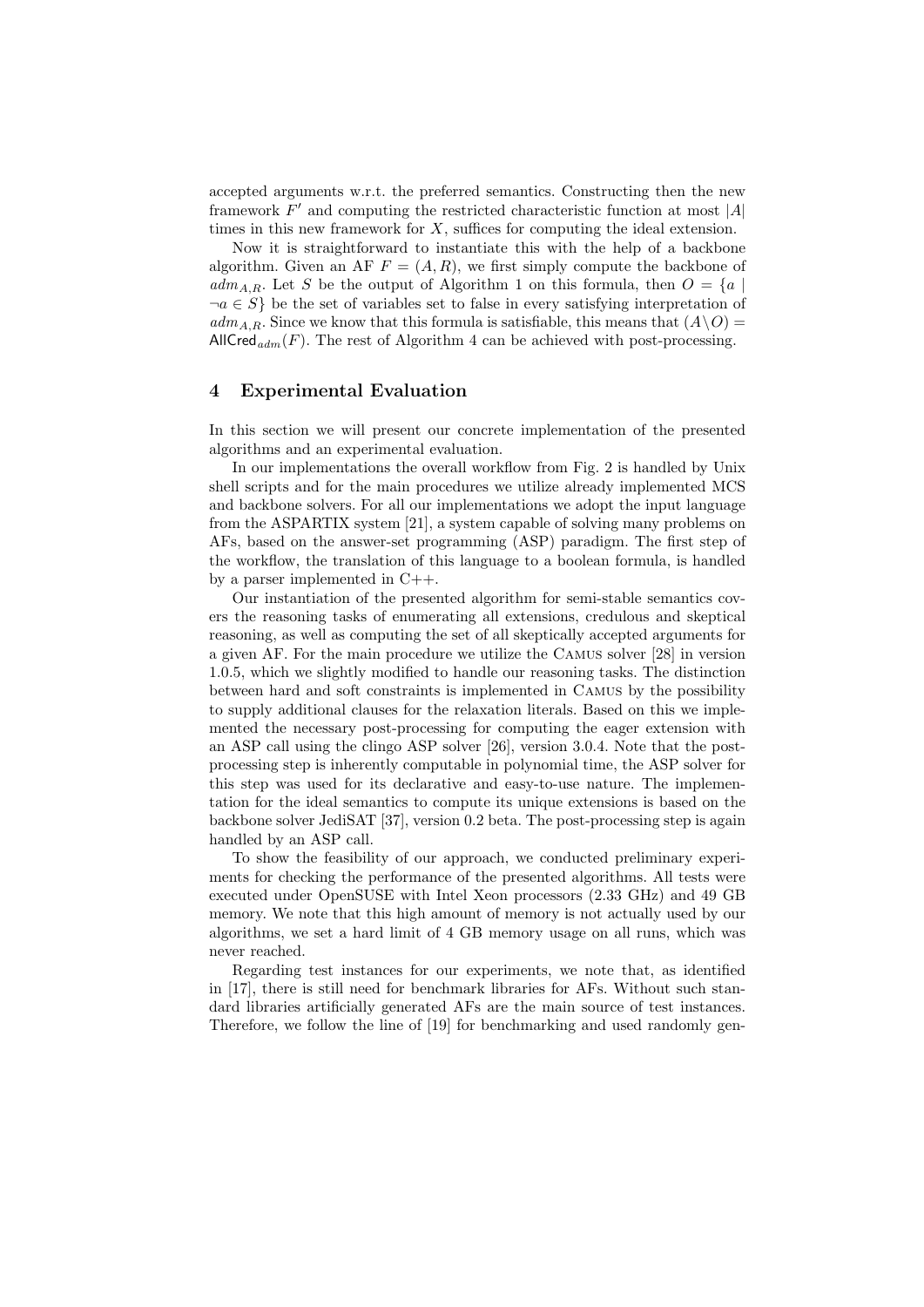

Fig. 3. Mean running time for CEGARTIX and the MCS-based algorithm.

erated AFs for testing. For our random creation of AFs we fix a number of arguments and insert for any pair of arguments  $(a, b)$  with  $a \neq b$  the attack from a to b with a given probability  $p \in \{0.1, 0.2, 0.3, 0.4\}$ . For each parameter we created ten random AFs. We considered AFs  $(A, R)$  of size  $|A| \in \{100, 150, 200,$ 225, 250, 275, 300, 325, 350}, which totaled in 360 AFs. We have chosen to use larger random AFs than in [19], since the SAT-based procedures appear to be able to handle small-sized AFs very well.

For all runs we enforced a timeout of five minutes and measure the whole time for the workflow from Fig. 2, i.e. combining parsing, solving and post-processing time. We tested the following reasoning tasks.

- Credulous and skeptical reasoning for semi-stable semantics
- Enumeration of all semi-stable extensions
- Computing the ideal extension
- Computing the eager extension

We compare credulous and skeptical reasoning for semi-stable semantics with CEGARTIX [19], a SAT-based system for reasoning tasks in abstract argumen-

Table 2. Number of solved instances for CEGARTIX and the MCS-based algorithm.

| reasoning task \ A    200 225 250 275 300 325 350   % solved overall |                              |                |    |    |       |        |
|----------------------------------------------------------------------|------------------------------|----------------|----|----|-------|--------|
| CEGARTIX Cred <sub>sem</sub>   120 120 112 91 71                     |                              |                |    | 64 | 50 II | 74.8%  |
| $CEGARTIX$ Skept <sub>sem</sub>   120 120 104 84                     |                              |                | 69 | 60 | 48 II | $72\%$ |
| $MCS$ Cred $_{sem}$                                                  | <sup>1</sup> 117 120 117 111 |                | 85 |    | 76 II | 83.7%  |
| $MCS$ Skept $_{sem}$                                                 | $\frac{1}{2}$ 117            | 120 116 102 79 |    | 73 |       | 81%    |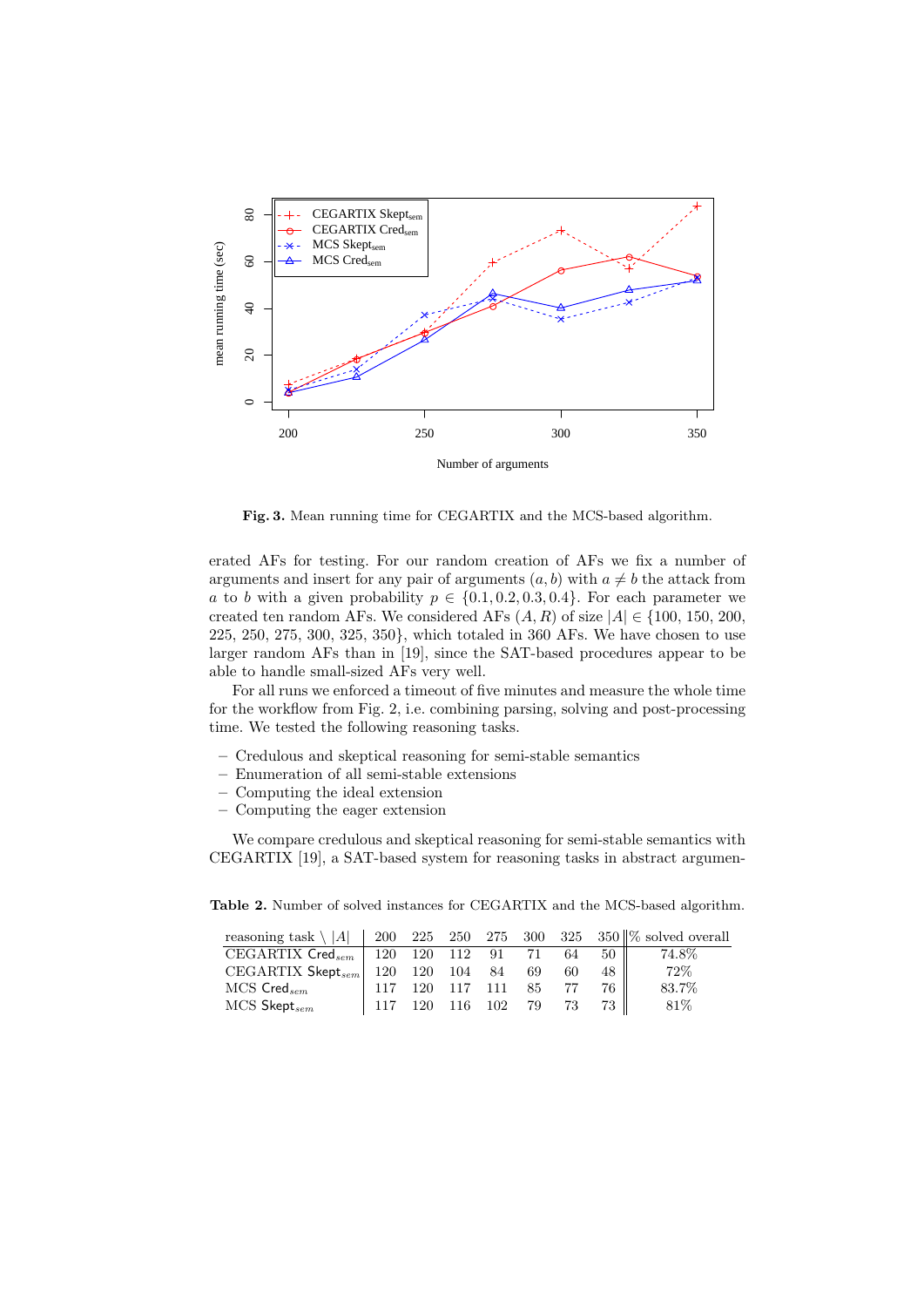

Fig. 4. Mean running time for computing the ideal respectively eager extension.

tation, which was shown to be a competitive solver. We chose version 0.1a of CEGARTIX for our tests, since in this version CEGARTIX is able to utilize incremental SAT-solving techniques and further versions of CEGARTIX mainly feature capabilities to use different SAT solvers. We let both CEGARTIX and the MCS-based approach compute the queries for three pre-specified arguments for AFs with at least 200 arguments, i.e. credulous and skeptical acceptance with three different arguments. This gives us 120 queries per AF size and in total 840 queries. The results are summarized in Fig. 3, where we show the mean running time in seconds for both approaches, excluding timed out runs. We grouped together queries on AFs with the same number of arguments. We see that the MCS-based approach is competitive and in cases even somewhat outperforming CEGARTIX. Note that by excluding the timeouts, which are shown in Table 2, the figures slightly favor CEGARTIX for large AFs.

It is interesting to note that the expected edge density, which we set between 0.1 and 0.4 appears to play an important role for the performance of the SAT-based approaches. Out of the total 212 timeouts encountered for credulous reasoning under semi-stable semantics for the solver CEGARTIX for all considered queries, 113 were on AFs with 0.1, 75 on AFs with 0.2 and 24 on AFs with 0.3 expected edge density. Showing a similar picture, the MCS-approach had 137 total timeouts and 105 of them with 0.1 and 32 with 0.2 expected edge density. For skeptical reasoning the results are similar.

For comparing our MCS-approach w.r.t. the enumeration of all semi-stable extensions we use an ASP approach [18] utilizing metasp for our performance test. For this ASP approach we used gringo 3.0.5 and claspD 1.1.4 [26]. We tested both approaches on the same AFs as for the credulous and skeptical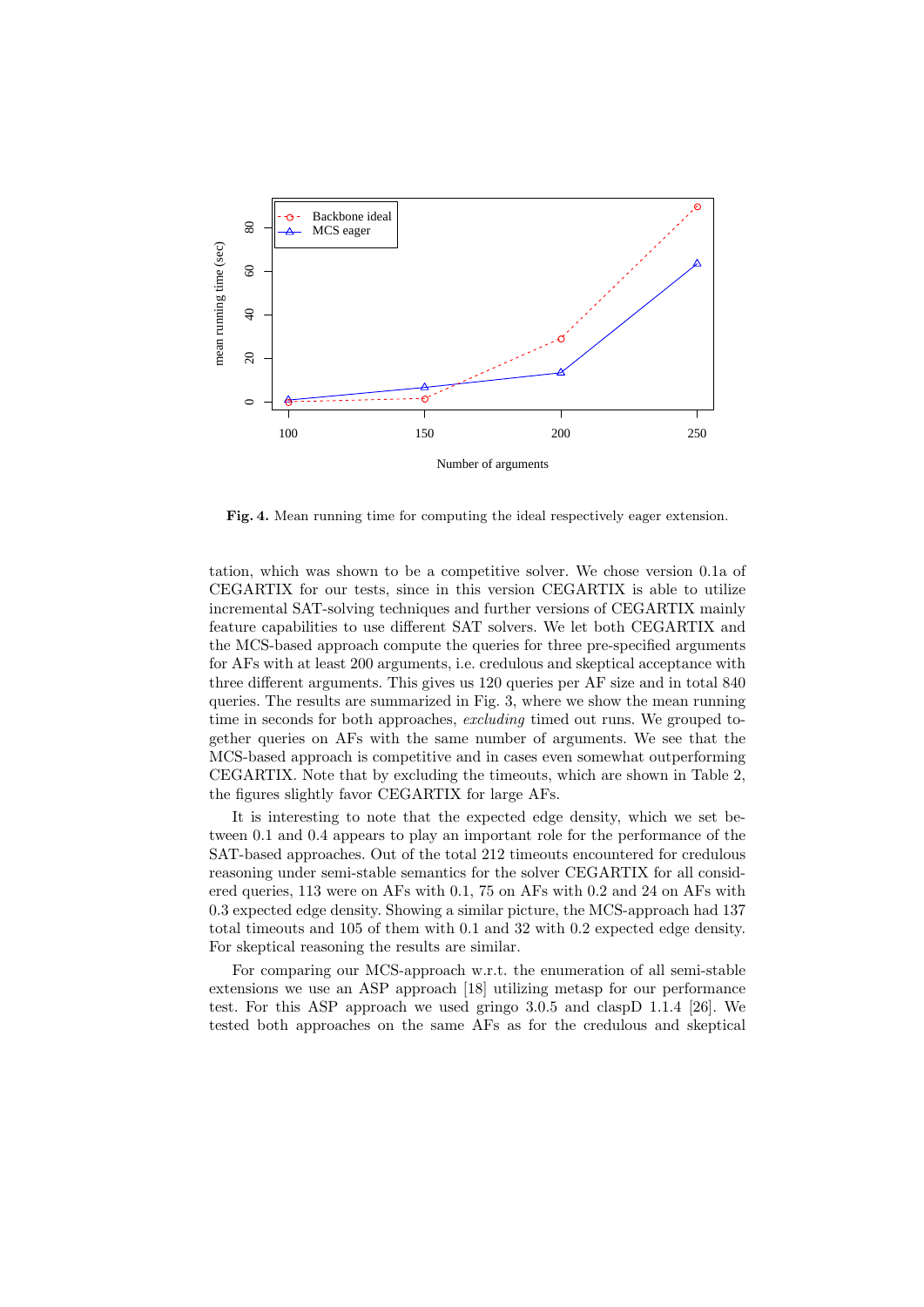reasoning under semi-stable semantics and out of the 280 AFs we tested, the MCS-approach solved (i.e. enumerated all semi-stable extensions) 172 instances while ASP with metasp solved only seven instances within the time limit of five minutes.

For ideal and eager semantics, we report the mean computation time for AFs of size  $|A| \in \{100, 150, 200, 250\}$  in Fig. 4 to compute the unique extension. Hence we compute the ideal respectively eager extension for each AF separately, which gives us 40 computations per number of arguments and 160 such calls in total per semantics. We encountered one timeout for eager reasoning on AFs with size 200 and ten with AFs of size 250. For ideal reasoning we encountered 17 timeouts with AFs of size 250. Other systems capable of solving these tasks are e.g. ASPARTIX, but which could only solve instances with a low number of arguments, i.e. AFs with less than 30 arguments, which is the reason we excluded this system in a comparison with our implementations. For ideal reasoning AS-PARTIX uses a complex ASP encoding technique [23] for the DLV solver [27] (we used build BEN/Dec 16 2012 of DLV). The system ConArg [6], which is based on constraint satisfaction solvers, appears to be more competitive. ConArg is a visual tool, so more detailed performance comparisons are subject of future work. We tested some randomly generated AFs with 100 and 150 arguments and let ConArg compute the ideal extension, which it solved within ten seconds for the AFs with 100 arguments and took more than a minute for AFs with 150 arguments, but one has to factor in that a graphical representation of large graphs may consume a part of the resources needed for solving the problem.

## 5 Conclusion

In this paper, we presented new algorithms utilizing extensions of the SAT problem for hard tasks in abstract argumentation. In particular we showed how to solve reasoning tasks under the semi-stable and eager semantics using an MCS solver and based an algorithm for the ideal semantics on the computation of a backbone of a boolean formula. Reduction-based approaches for semantics in abstract argumentation include transformations to equational systems [25], propositional logic [5] and quantified boolean formulas [2, 22]. Our approach differs from these in that we do not use a single encoding for the whole problem, but rather solving partial problems iteratively using solvers for extensions to the SAT problem. Preliminary experiments using our approaches are very promising, showing a good performance without much engineering effort. The benefit of applying SAT-solvers for abstract argumentation is also witnessed by a very recent related approach [10] for enumeration of preferred extensions. Our approach for semi-stable semantics can be adapted for preferred semantics and a performance comparison with the systems [10, 19] is an interesting subject for future work. Further interesting directions are on one side incorporating optimizations developed in the SAT community for our approaches and on the other side applying the proposed methods to further hard problems in abstract argumentation and extensions thereof. Not in the least, this indicates that modern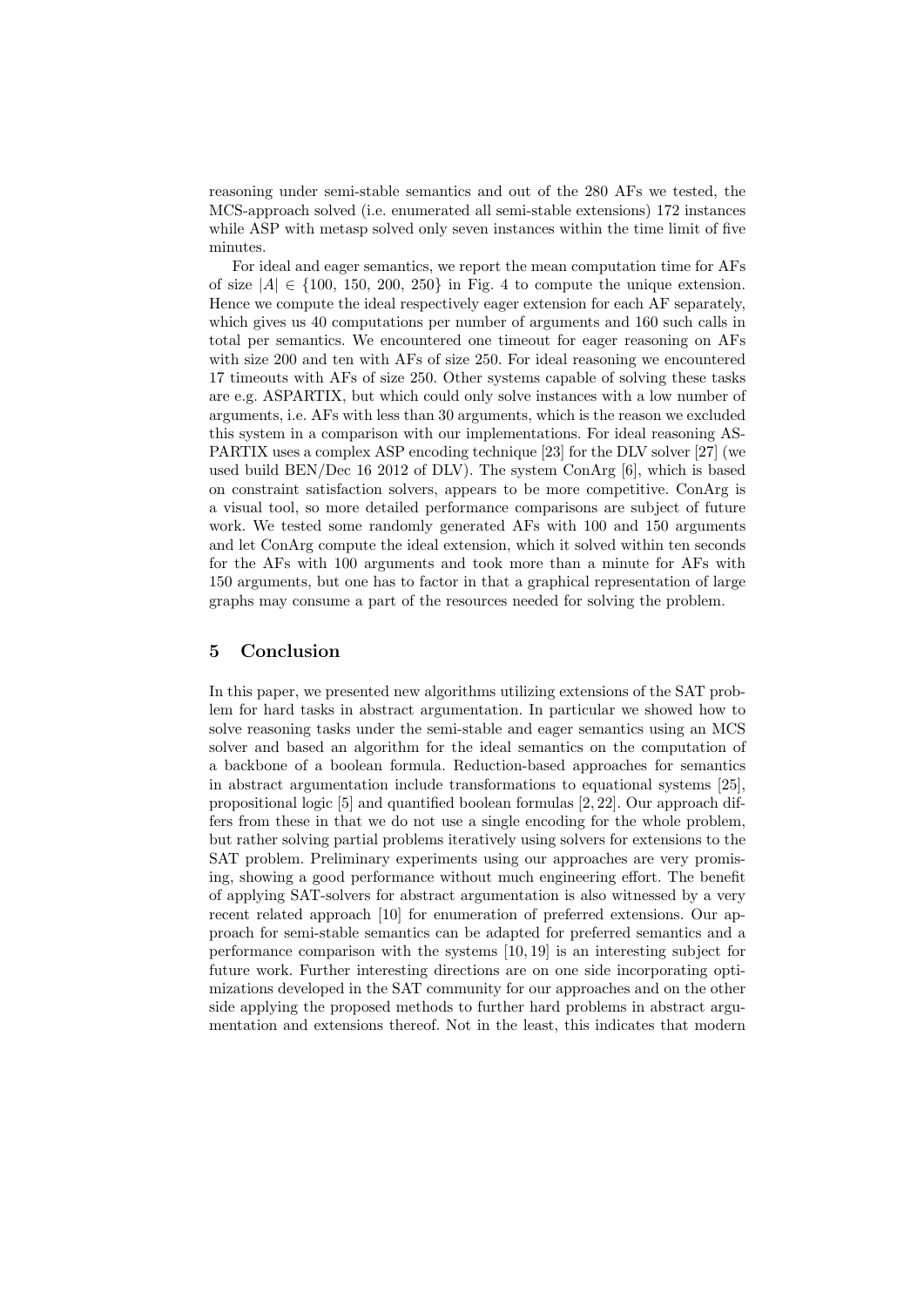SAT technology might be well applicable to other hard problems in the areas of knowledge representation and AI.

## Acknowledgements

This research has been supported by the Austrian Science Fund (FWF) through projects I1102 and P25518-N23, and the Austrian National Research Network S11403-N23 (RiSE), as well as the Vienna Science and Technology Fund (WWTF) through project VRG11-005.

#### References

- 1. Amgoud, L., Prade, H.: Using arguments for making and explaining decisions. Artif. Intell. 173(3-4), 413–436 (2009)
- 2. Arieli, O., Caminada, M.W.A.: A QBF-based formalization of abstract argumentation semantics. J. Applied Logic 11(2), 229–252 (2013)
- 3. Asín, R., Nieuwenhuis, R., Oliveras, A., Rodríguez-Carbonell, E.: Cardinality networks: a theoretical and empirical study. Constraints 16(2), 195–221 (2011)
- 4. Bench-Capon, T.J.M., Dunne, P.E.: Argumentation in Artificial Intelligence. Artif. Intell. 171(10-15), 619–641 (2007)
- 5. Besnard, P., Doutre, S.: Checking the acceptability of a set of arguments. In: NMR'04. pp. 59–64 (2004)
- 6. Bistarelli, S., Santini, F.: Conarg: A constraint-based computational framework for argumentation systems. In: ICTAI'11. pp. 605–612 (2011)
- 7. Caminada, M.W.A.: Comparing two unique extension semantics for formal argumentation: Ideal and eager. In: BNAIC'07. pp. 81–87 (2007)
- 8. Caminada, M.W.A., Carnielli, W.A., Dunne, P.E.: Semi-stable Semantics. J. Log. Comput. 22(5), 1207–1254 (2012)
- 9. Cartwright, D., Atkinson, K.: Using computational argumentation to support eparticipation. IEEE Intelligent Systems 24(5), 42–52 (2009)
- 10. Cerutti, F., Dunne, P.E., Giacomin, M., Vallati, M.: A SAT-based Approach for Computing Extensions on Abstract Argumentation. In: TAFA'13 (2013)
- 11. Charwat, G., Dvořák, W., Gaggl, S.A., Wallner, J.P., Woltran, S.: Implementing Abstract Argumentation – A Survey. Technical Report DBAI-TR-2013-82, Vienna University of Technology (2013)
- 12. Codish, M., Zazon-Ivry, M.: Pairwise cardinality networks. In: LPAR'10. LNCS, vol. 6355, pp. 154–172. Springer (2010)
- 13. Dung, P.M.: On the acceptability of arguments and its fundamental role in nonmonotonic reasoning, logic programming and n-person games. Artif. Intell. 77(2), 321–358 (1995)
- 14. Dung, P.M., Mancarella, P., Toni, F.: Computing ideal sceptical argumentation. Artif. Intell. 171(10-15), 642–674 (2007)
- 15. Dunne, P.E.: The computational complexity of ideal semantics. Artif. Intell. 173(18), 1559–1591 (2009)
- 16. Dvořák, W., Dunne, P.E., Woltran, S.: Parametric properties of ideal semantics. In: IJCAI'11. pp. 851–856 (2011)
- 17. Dvořák, W., Gaggl, S.A., Szeider, S., Woltran, S.: Benchmark libraries for argumentation. In: Agreement Technologies, LGTS, vol. 8, chap. The Added Value of Argumentation, pp. 389–393. Springer (2013)